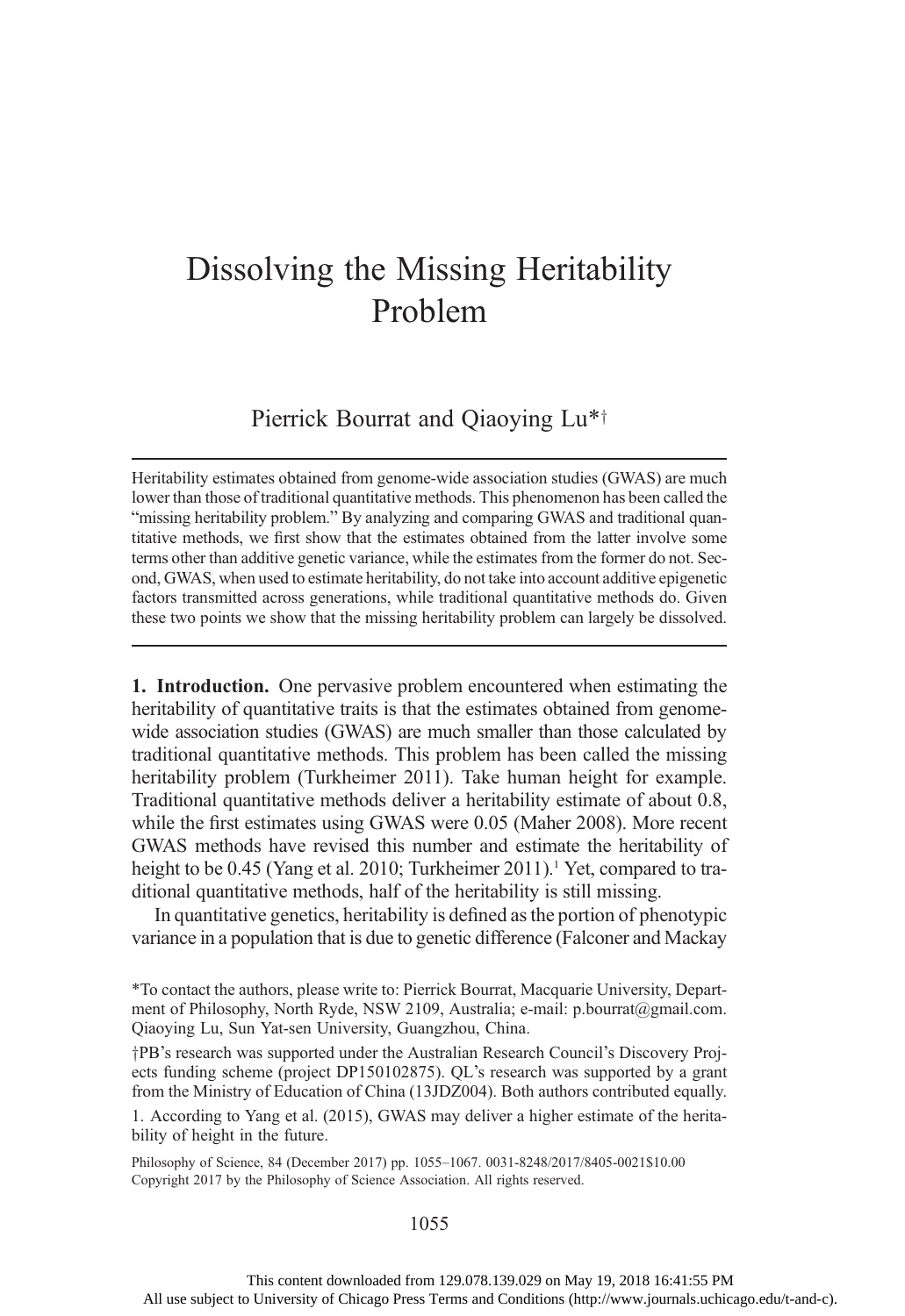1996; Downes 2015; Lynch and Bourrat 2017). Traditionally, this portion is estimated by measuring the phenotypic resemblance of genetically related individuals without identifying genes at the molecular level (more particularly DNA sequences). GWAS have been developed in order to locate the DNA sequences that influence the target trait and estimate their effects, especially for common complex diseases such as obesity, diabetes, and heart disease (Frazer et al. 2009; Visscher et al. 2012). Almost 300,000 common DNA variants associated with height in human populations have been identified by GWAS (Yang et al. 2010). Although many grant that the heritability estimates obtained by traditional quantitative methods are quite reliable, the methods used in GWAS have been questioned (Eichler et al. 2010).

A number of partial solutions to the missing heritability problem have been proposed, with most of them focusing on improving the methodological aspects of GWAS in order to provide a more accurate estimate (e.g., Manolio et al. 2009; Eichler et al. 2010). Some authors have also suggested that heritable epigenetic factors might account for part of the missing heritability. For instance, in Eichler et al. (2010, 448), Kong notes that "epigenetic effects beyond imprinting that are sequence independent and that might be environmentally induced but can be transmitted for one or more generations could contribute to missing heritability." Furrow, Christiansen, and Feldman (2011, 1377) also claim that "epigenetic variation, inherited both directly and through shared environmental effects, may make a key contribution to the missing heritability." Others have made the same point (e.g., Johannes, Colot, and Jansen 2008; McCarthy and Hirschhorn 2008). Yet, in the face of this idea one might notice what appears to be a contradiction: how can epigenetic factors account for the missing heritability, if the heritability is about genes?

To answer this question as well as to analyze the missing heritability problem, we compare the assumptions underlying both heritability estimates in traditional quantitative methods and those in GWAS. We make two points. First, traditional methods typically overestimate heritability (narrow-sense heritability,  $h^2$ ) because these estimates do not successfully isolate the additive genetic component of phenotypic variance, which is part of the definition of  $h^2$  (see sec. 2), from the nonadditive genetic and nongenetic ones and the potential effects of assortative mating. Second, the concept of the gene used in the definition of  $h^2$  is an evolutionary one, and it differs from the one used in GWAS, which is DNA centered. This means that the heritability estimates obtained from traditional methods can include heritability due to heritable epigenetic factors (which can be regarded as evolutionary genes), while the effects from these factors are not included in the estimates obtained from GWAS. With these two points taken into account, we expect the missing heritability problem to be largely dissolved as well as setting the stage for further discussions.

The reminder of the article will be divided into three parts. First, we briefly introduce two ways in which heritability is estimated in traditional methods,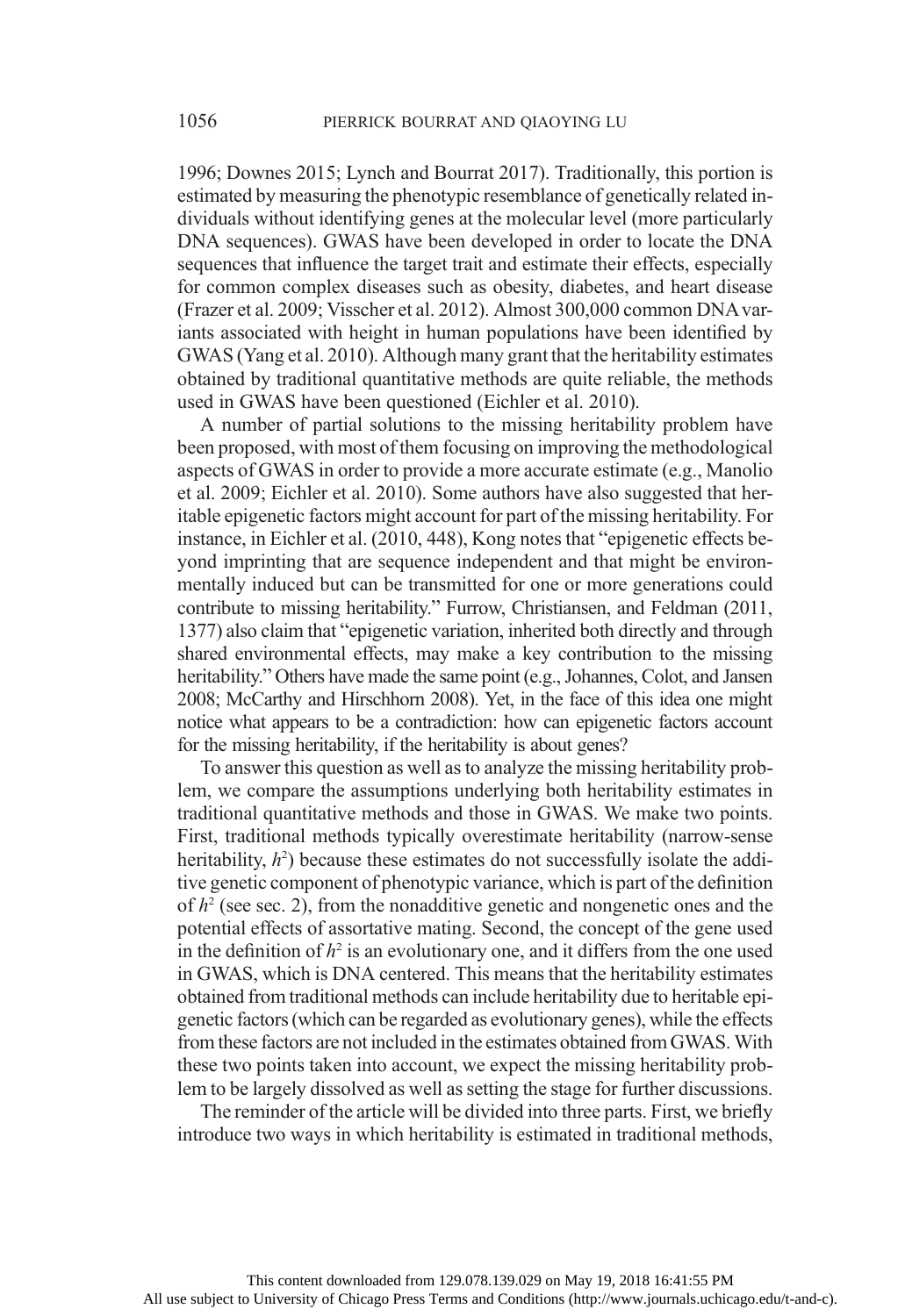namely, twin studies and parent-offspring regression. We show that the estimates obtained by each way include some nonadditive or nongenetic elements (or both) and consequently overestimate  $h^2$ . Second, we outline the basic rationale underlying GWAS and illustrate that they estimate heritability by considering solely DNA variants. By arguing that the notion of additive genetic variance used in traditional methods does not necessarily refer to DNA sequences but can also refer to epigenetic factors, we show that the notion of heritability estimated in GWAS is more restrictive than  $h^2$ . Finally, in section 4, on the basis of the conclusions from sections 2 and 3, we show that the missing heritability problem can be partly dissolved in two ways. One is that if nonadditive and nongenetic variance was removed from the estimates obtained via traditional methods, these estimates would be lower. The other is that if additive epigenetic factors were taken into account by GWAS, the heritability estimates obtained would be higher. We conclude section 4 by demonstrating how our analysis sheds some light on a discussion about the role played by nonadditive factors in the missing heritability problem. Because human height has been "the poster child" of the missing heritability problem (Turkheimer 2011, 232), we will use it to illustrate each of our points.

2. Heritability in Traditional Quantitative Methods. Although there exist different definitions of heritability (Jacquard 1983; Downes 2009; Bourrat 2015), according to the standard model of quantitative genetics, the phenotypic variance  $(V_P)$  of a population can be explained by two components, its genotypic variance  $(V_G)$  and its environmental variance  $(V_F)$ . In the absence of gene-environment interaction and correlation, we have

$$
V_P = V_G + V_E. \tag{1}
$$

From there, broad-sense heritability  $(H<sup>2</sup>)$  is defined as

$$
H^2 = \frac{V_G}{V_P},\tag{2}
$$

where  $V_G$  can further be portioned into the additive genetic variance  $(V_A)$ , the dominance genetic variance  $(V_D)$ , and the epistasis genetic variance  $(V_I)$ . Thus, equation (1) can be rewritten as

$$
V_P = V_A + V_D + V_I + V_E, \t\t(3)
$$

where  $V_A$  is the variance due to alleles being transmitted from the parents to the offspring that contribute to the phenotype,  $V_D$  is the variance due to interactions between alleles at one locus for diploid organisms, and  $V<sub>I</sub>$  is the variance due to interactions between alleles from different loci. Symbols  $V_D$  and  $V<sub>I</sub>$  together represent the variance due to particular combinations of genes of an organism.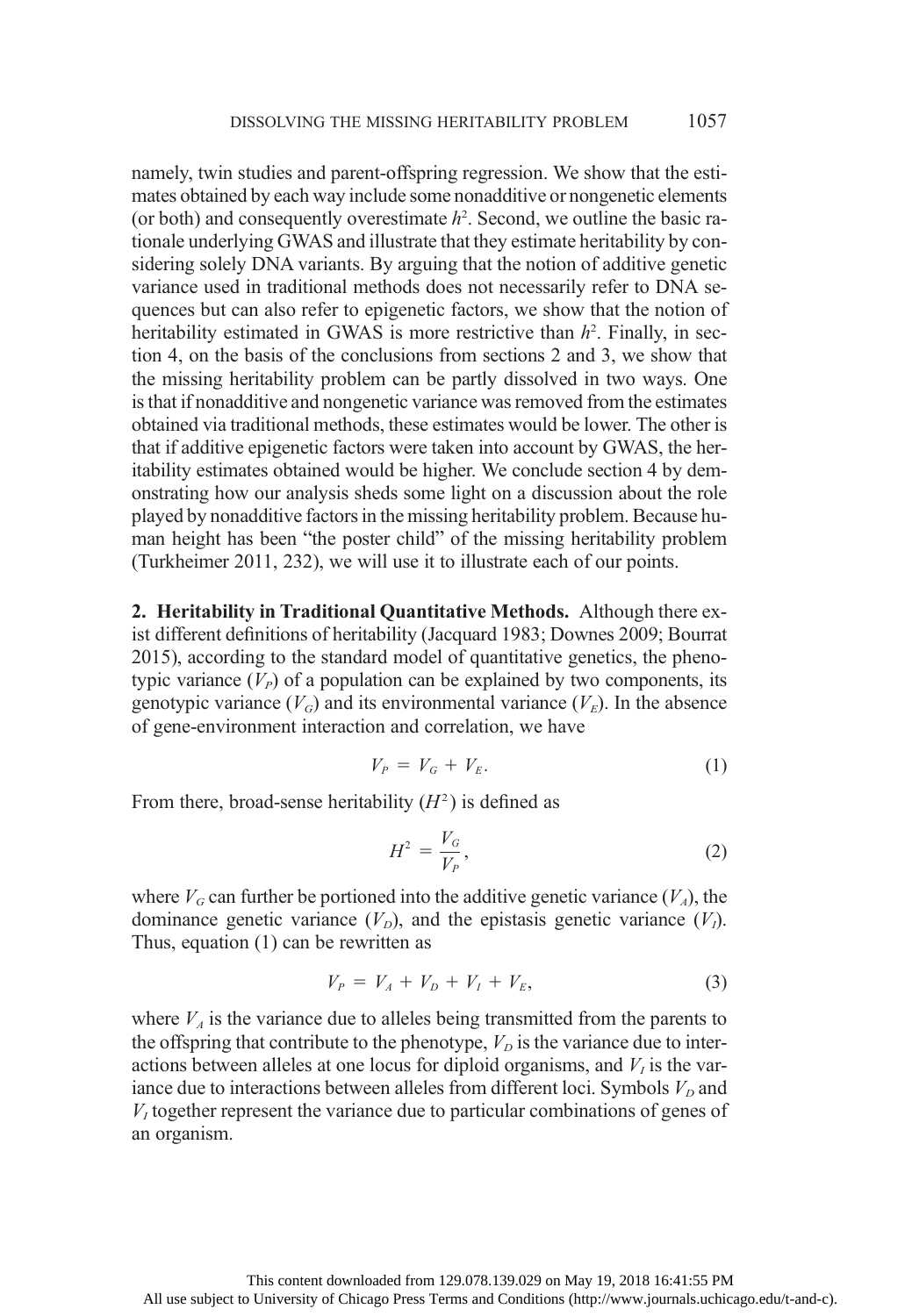Because genotypes of sexual organisms recombine at each generation via reproduction, the effects of combinations of genes, namely, dominance and epistasis effects (measured respectively by  $V_D$  and  $V_I$ ) are not transmitted across generations; only the effects of the genes independent from their genetic background (measured by  $V_A$ ) are. By taking only  $V_A$  into account, narrow-sense heritability  $(h^2)$  that "expresses the extent to which phenotypes are determined by the genes transmitted from the parents" (Falconer and Mackay 1996, 123) is defined as

$$
h^2 = \frac{V_A}{V_P},\tag{4}
$$

where  $h^2$  is used in breeding studies and by evolutionary theorists who are interested in making evolutionary projections, while broad-sense heritability  $(H<sup>2</sup>)$  is used most by behavioral geneticists and psychologists (Downes 2015).

Following equation (4), to know  $h^2$ , both  $V_A$  and  $V_P$  should be known. For most quantitative traits (including height),  $V_p$  can be directly obtained by measuring phenotypes of individuals. However, traditional quantitative methods do not permit one to obtain  $V_A$  directly. It is classically obtained by deduction. This deduction is based on two types of information. First, one needs one or several population-level measures of a phenotypic resemblance of family relative pairs.2 These measures are obtained by calculating the covariance of the phenotypic values for those pairs. Second, one needs the genetic relation between family pairs. It indicates the percentage of genetic materials the pairs are expected to share. With these two pieces of information, assuming a large population with no interaction and correlation between some of the genetic and environmental components, one can estimate how much the genes shared by the two relatives (estimated by  $V_A$ ) contribute to the phenotypic resemblance. From there, knowing  $V_P$  and having an estimate of  $V_A$  permits one to estimate  $h^2$ .

As mentioned above, for simplicity, traditional quantitative methods usually assume that there is neither gene-environment interaction nor correlation (Falconer and Mackay 1996, 131). In such cases, the covariance between the phenotypic values (e.g., height) of pairs equals the additive genetic covariance, dominant and epistasis genetic covariance, plus the environmental covariance. Formally, this covariance for the general case can be written as follows:

$$
Cov(P_1, P_2) = Cov(A_1 + D_1 + I_1 + E_1, A_2 + D_2 + I_2 + E_2)
$$
\n
$$
= Cov(A_1, A_2) + Cov(D_1, D_2) + Cov(I_1, I_2) + Cov(E_1, E_2),
$$
\n(5)

2. Or the mean values of their class (e.g., offspring), depending on the particular method used.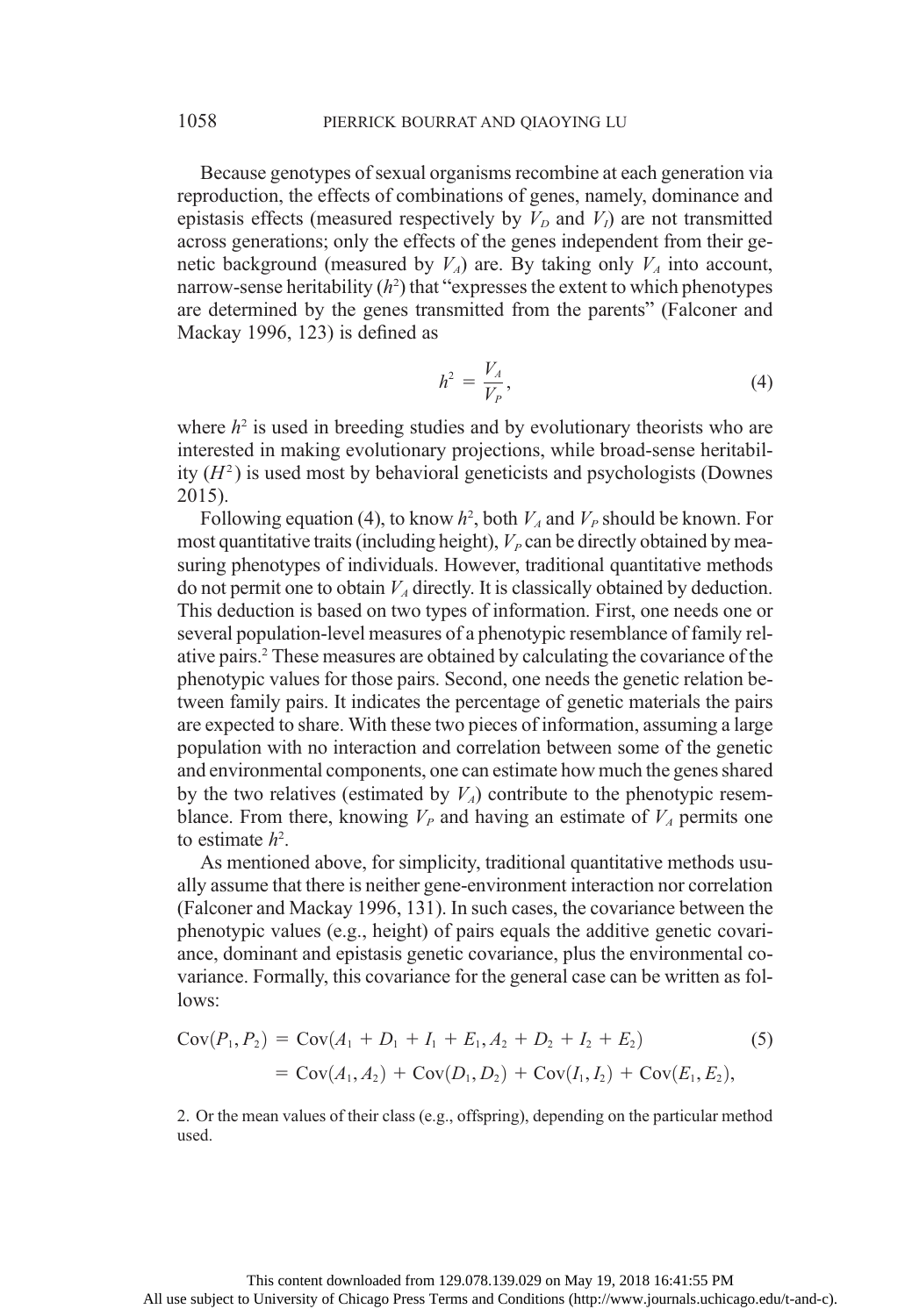where  $Cov(P_1, P_2)$  is the covariance between the phenotypic values of one individual with the other, with indexes 1 and 2 representing the two family members for each pair studied. Symbols  $A, D, I$ , and  $E$  represent additive effects, dominant effects, epistasis effects, and environmental effects, respectively.

The most common pairs of relatives used for estimating heritability are twins (both monozygotic and dizygotic). In twin studies, one already knows that monozygotic twins share almost 100% of their genetic material, while dizygotic twins share about 50%. The environment is typically divided into two parts: one that affects both twins in the same way (the shared environment, C) and the other that affects one twin but not the other (the unique environment, U; Silventoinen et al. 2003). In the absence of interaction and correlation between C and U, we have

$$
E = C + U.\tag{6}
$$

Assuming epistasis effects to be negligible (a common assumption in twin studies), by inserting equation (6) into equation (5) in the case of twins, we have

$$
Cov(P_{T1}, P_{T2}) = Cov(A_{T1} + D_{T1} + C_{T1} + U_{T1}, A_{T2} + D_{T2} + C_{T2} + U_{T2})
$$
  
=  $Cov(A_{T1}, A_{T2}) + Cov(D_{T1}, D_{T2}) + Cov(C_{T1}, C_{T2})$  (7)  
+  $Cov(U_{T1}, U_{T2}),$ 

where  $Cov(P_{T1}, P_{T2})$  is the covariance between the phenotypic values of one twin with the other, with indexes T1 and T2 representing the two twins for each twin pair studied.

Because each twin's unique environment is, by definition, independent of that of the other twin,  $Cov(U_T, U_T)$  is nil for both monozygotic and dizygotic twins. Given that variance is a special case of covariance in which the two variables are identical, and that for monozygotic twins  $A_{T1}$ ,  $D_{T1}$ , and  $C_{T1}$  equal  $A_{T2}$ ,  $D_{T2}$ , and  $C_{T2}$  respectively, we can reformulate equation (7) as follows:

$$
Cov_{MT}(P_{T1}, P_{T2}) = V_A + V_D + V_C, \qquad (8)
$$

where  $Cov<sub>MT</sub>(P<sub>T1</sub>, P<sub>T2</sub>)$  is the covariance between the phenotypic values of monozygotic twin (MT) pairs studied.

By contrast, dizygotic twins (DT) are expected to share half of their genes, which means that the covariance between the phenotypic values of one twin with the other,  $\text{Cov}_{\text{DT}}(P_{T_1}, P_{T_2})$ , is expected to be equal to half of the additive genetic variance, a quarter of dominant variance,<sup>3</sup> and all of the shared envi-

3. For each given gene with two alleles, the possibility that dizygotic twins have the same genotype is one-quarter.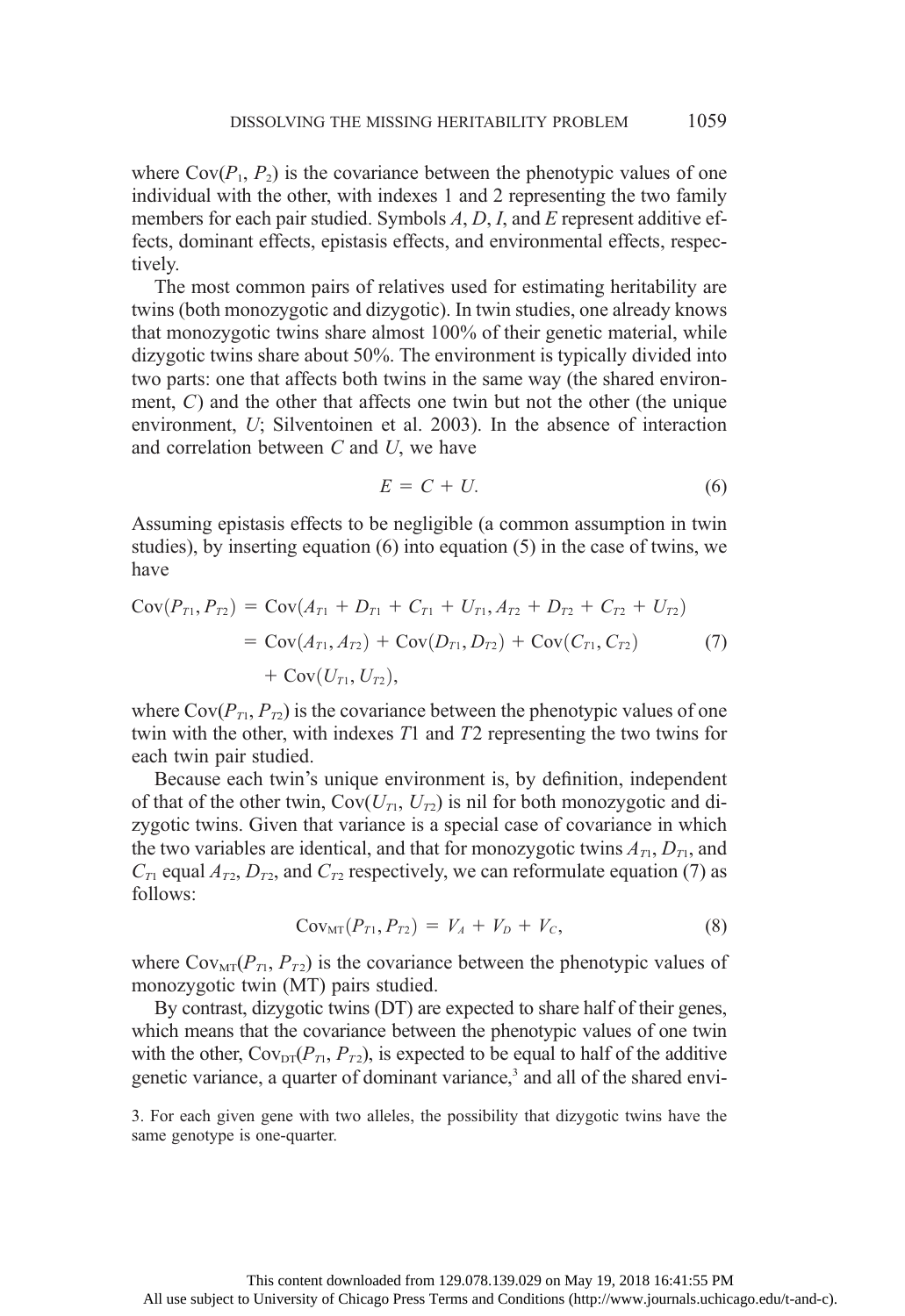ronmental variance (with  $Cov(U_{T1}, U_{T2})$  equal to zero). In this case, we can rewrite equation (7) as

$$
Cov_{DT}(P_{T1}, P_{T2}) = \frac{1}{2}V_A + \frac{1}{4}V_D + V_C.
$$
 (9)

It is classically assumed that, for both monozygotic and dizygotic twin pairs, the shared environment acts in the same way if the pair has been reared together.<sup>4</sup> That is to say, the term  $V_c$  in equations (8) and (9) is the same. Hence, it can be canceled by subtracting equation (9) from equation (8). Heritability can then be estimated as follows:

$$
\widehat{h_{\text{TS}}^2} = \frac{2\{\text{Cov}_{\text{MT}}(P_{T1}, P_{T2}) - \text{Cov}_{\text{DT}}(P_{T1}, P_{T2})\}}{V_P} = \frac{V_A}{V_P} + \frac{(3/2)V_D}{V_P}.
$$
 (10)

We label the heritability estimate obtained from twin studies  $\widehat{h_{\text{TS}}}$ , with "<sup>o</sup>" symbolizing an estimate. It should be noted that this provides an accurate estimate of neither  $H^2$  nor  $h^2$ , although it is a better estimate of  $H^2$  than of  $h<sup>2</sup>$  (Falconer and Mackay 1996, 172).

Another often used traditional quantitative method to estimate heritability is a parent-offspring regression (Falconer and Mackay 1996, 164). This method also assumes neither gene-environment interaction nor correlation. Following these assumptions, we can deduce that the covariance between the height of parents (one or the mean of both, but we will use the case with one parent here) and the mean of their offspring is equal to the additive genetic covariance, dominant covariance (the epistasis covariance is assumed to be small and is not included), plus environmental covariance between the heights of parents and offspring. Formally, in this case, we can write equation (5) as follows:

$$
Cov(P_P, P_O) = Cov(A_P + D_P + I_P + E_P, A_O + D_O + I_O + E_O)
$$
  
= Cov(A\_P, A\_O) + Cov(D\_P, D\_O) + Cov(E\_P, E\_O), (11)

where indexes  $P$  and  $O$  represent "parents" and "offspring."

Three further assumptions are then made. The first one is that parents are not related, and consequently no dominant effects are transmitted from the parents to the offspring (Doolittle 2012, 178), which means that  $Cov(D_p,$ 

<sup>4.</sup> Monozygotic twins are often treated more similarly than are dizygotic twins and are more likely to share a placenta. Hence, the shared environments for monozygotic twins are more similar than dizygotic twins. By using adoption twin studies in which environments are random on average, this shared environment difference can be mitigated.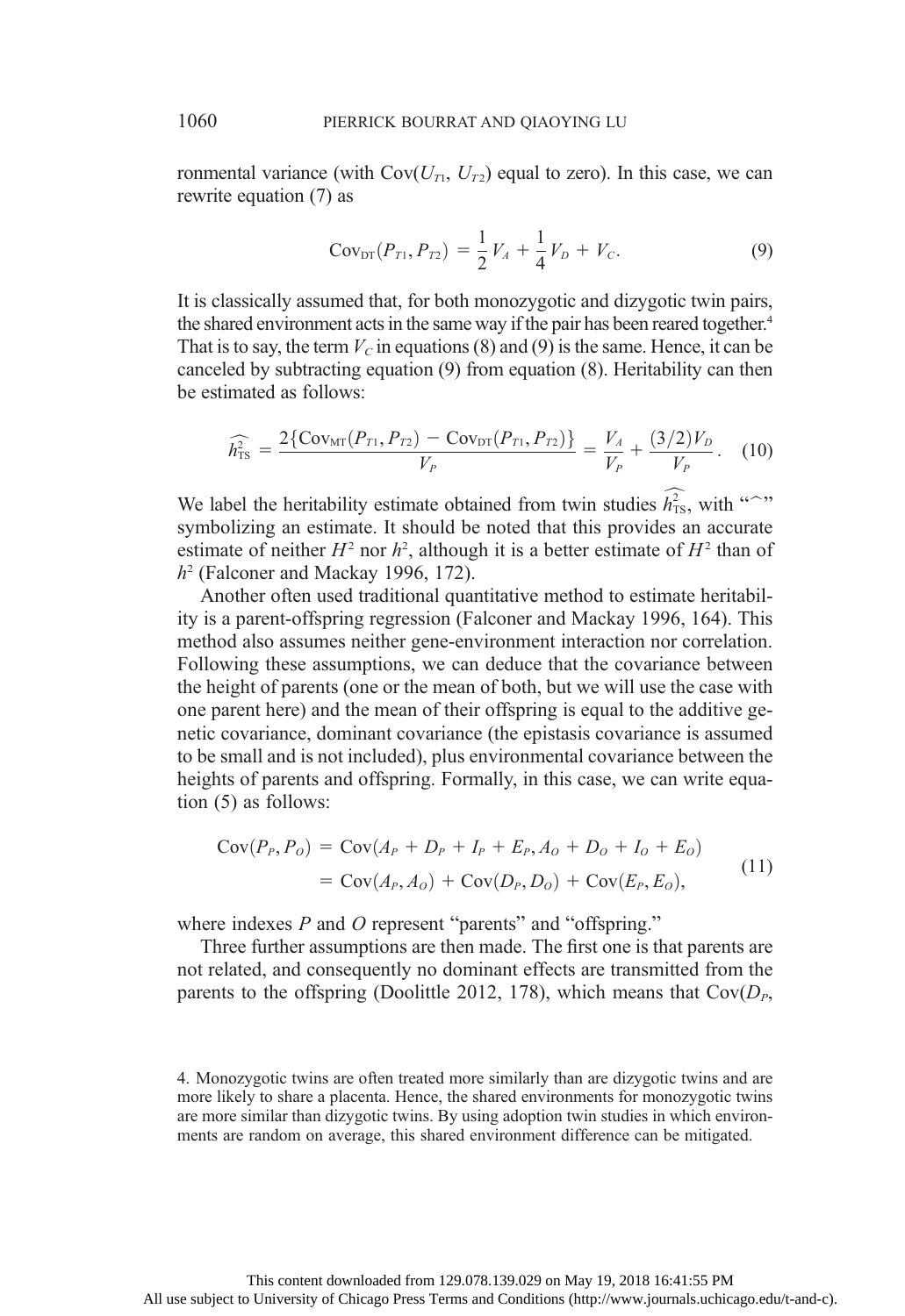$D<sub>o</sub>$ ) is nil. The second one is that there is no correlation between the parents' environment and the offspring's environment, so that  $Cov(E_P, E_Q)$  is also nil. Finally, the third assumption is that there is no assortative mating between parents. Given that, on average, parents are expected to share 50% of their genes with their offspring (parents and offspring share half of their genes), it leaves equation (11) with a result of half of the additive genetic variance  $((1/2)V_4)$ . Given  $V_P$ , since by definition the slope of the regression of average offspring phenotype on parent phenotype is equal to  $Cov(P_P, P_o)/V_P$ , which is equal to  $(1/2)V_A/V_P$ ,  $h^2$  can be estimated by doubling the value of this slope.

But the above three assumptions might be violated. First, there is evidence of inbreeding in human populations (Bittles and Black 2010). Without correcting for inbreeding,  $Cov(D_P, D_Q)$  is likely to be non-nil. Second, because the environments experienced by individuals are likely to be more similar within a family line,  $Cov(E_P, E_Q)$  might not be nil either. Finally, there is evidence of assortative mating in human populations (Guo et al. 2014). The consequences of assortative mating for estimating heritability are complex. That said, in the case of one parent-offspring regression, when the population is at equilibrium, one effect of assortative mating is the overestimation of the value of  $V<sub>4</sub>$ . If we take these three factors into consideration, the covariance between the parents and their offspring is equal to half of the additive genetic variance, plus a term representing some effects due to dominance, similarities between environments, and assortative mating. This can be written formally as

$$
Cov(P_P, P_o) = \frac{1}{2}V_A + \varepsilon,
$$
\n(12)

where  $\varepsilon$  represents the sum of covariance due to some nonadditive genetic factors, environmental factors, and assortative mating.

Heritability, if estimated by performing a parent-offspring regression and doubling its slope, will thus capture the numerator as  $V_A + 2\varepsilon$  rather than solely  $V<sub>A</sub>$ . Formally we will have

$$
\widehat{h_{POR}^2} = \frac{2\text{Cov}(P_P, P_O)}{V_P} = \frac{V_A}{V_P} + \frac{2\varepsilon}{V_P}.
$$
\n(13)

In light of the equations presented both in twin studies and while performing parent-offspring regressions, we can conclude that heritability estimates obtained by these methods will generally overestimate  $h^2$ , such that

$$
\widehat{h_{TM}^2} = h^2 + o,\tag{14}
$$

where the index  $TM$  is for "traditional methods," and  $o$  is the part of the estimate contributed by the component(s) other than the ratio of additive ge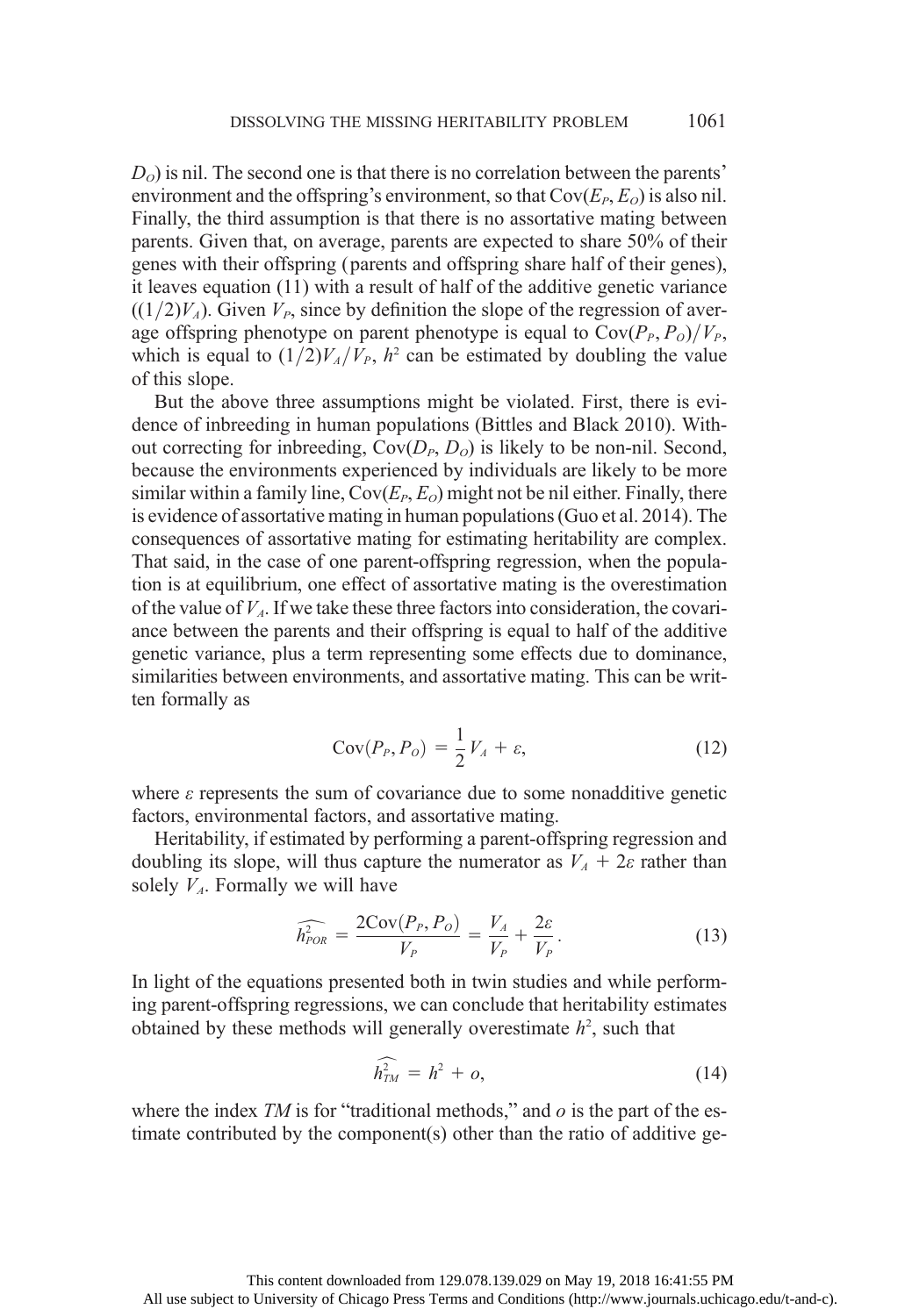netic variance on phenotypic variance. In the next section, we analyze the main method used in GWAS.

3. Heritability in GWAS. Although any two unrelated individuals share about 99.5% of their DNA sequences, their genomes differ at specific nucleotide locations (Aguiar and Istrail 2013). Given two DNA fragments at the same locus of two individuals, if these fragments differ at a single nucleotide, they represent two variants of a single nucleotide polymorphism (SNP). GWAS focus on SNPs across the whole genome that occur in the population, with a probability larger than 1% referred to as "common SNPs." If one variant of a common SNP, compared to another, is associated with a significant change on the trait studied, then this SNP is a marker for a DNA region (or a gene) that leads to phenotypic variation.

The development of commercial SNP chips makes it possible to rapidly detect common SNPs of DNA samples from all the participants involved in a study. On the basis of the readings of SNP chips and by using a series of statistical tests, it can be investigated at the population level whether each SNP associates with the target trait. For quantitative traits like height, the test reveals whether the mean height of a group with one variant of a SNP is significantly different from the group with another variant of the same SNP (Bush and Moore 2012).<sup>5</sup> With all the SNPs associated with differences in phenotype being identified, data from the HapMap project are then used. The HapMap project provides a list of SNPs that are markers for most of the common DNA variants in human populations (International HapMap 3 Consortium 2010), which permits one to identify the exact genomic regions for each SNP. With genetic studies examining those regions, it can then be determined whether the variant of the SNPs associated with a statistically significant difference in height do cause phenotypic variations. These variants are called "causal variants" (Visscher et al. 2012).

Other statistical tests combined with the ones mentioned above, of which the details would greatly exceed the scope of the article, can also be used to estimate the effects of SNPs that associated with height, so that the portion of the variance in height explained by these SNPs can be calculated (e.g., Weedon et al. 2008). This portion thus represents the variance contributed by the causal variants. Since biologists classically regard genes as only made up of pieces of DNA, it is assumed that this variance should represent the ad-

<sup>5.</sup> For categorical (often binary disease/control) traits, the test used involves measuring an odds ratio, namely, the ratio of the odds of disease for individuals having a specific variant of a SNP, and the odds of disease for individuals with another variant of that SNP. If this odds ratio is significantly different from 1, then that SNP is considered to be associated with the disease (Bush and Moore 2012).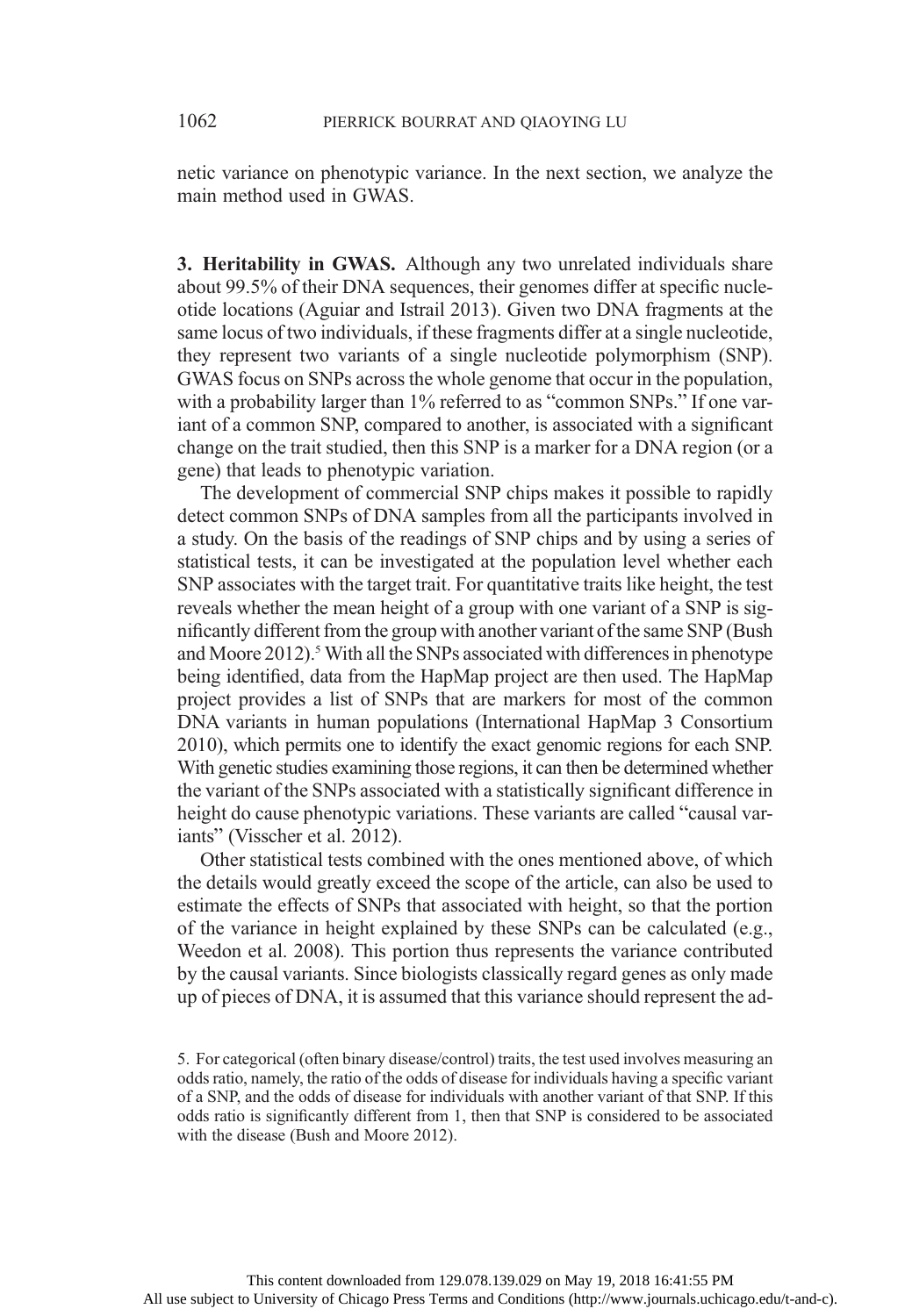ditive genetic variance. With this assumption, and the ratio of this variance on total phenotypic variance in the population, one can estimate  $h^2$  (Visscher et al. 2006; Yang et al. 2010). However, the claim that additive genetic effects are solely based on DNA sequences is problematic when faced with the evidence of epigenetic inheritance.

As was mentioned in section 2, traditional quantitative methods for estimating heritability are based on measuring phenotypic values and genetic relations without reaching the molecular level. The genes are not defined physically but functionally as heritable difference makers (Lu and Bourrat 2017). In other words, they are theoretical units defined by their effects on the phenotype (Griffiths and Neumann-Held 1999, 661; Griffiths and Stotz 2013, 35). With the discovery of DNA structure in 1953, it was thought that the originally theoretical genes were found in the physical DNA molecules. Since then, biologists commonly refer to genes as portions of DNA, as do the geneticists performing GWAS. This step was taken too hastily (Lu and Bourrat 2017). If there is physical material, other than DNA pieces, that can affect the phenotype and be transmitted stably across generations, then it should also be thought to play the role that contributes to additive genetic effects.

Many studies have provided evidence for epigenetic inheritance, namely, the stable transmission across multiple generations of epigenetic modifications that affect organisms' traits (e.g., Youngson and Whitelaw 2008; Dias and Ressler 2014). A classical example is the methylation pattern on the promoter of the agouti gene in mice (Morgan et al. 1999). It shows that mice with the same genotype but different methylation levels display a range of colors of their fur, and the patterns of DNA methylation can be inherited through generations causing heritable phenotypic variations. Epigenetic factors such as self-sustaining loops, chromatin modifications, and three-dimensional structures in the cell can also be transmitted over multiple generations (Jablonka, Lamb, and Zeligowski 2014). Studies on various species suggest that epigenetic inheritance is likely to be "ubiquitous" (Jablonka and Raz 2009).

The increasing evidence of epigenetic inheritance seriously challenges the restriction of the concept of the gene in the evolutionary sense to be materialized only in DNA. Relying on traditional quantitative methods, it is impossible to distinguish whether additive genetic variance is DNA based or based on other material. Some transmissible epigenetic factors, which are neither DNA based nor caused by DNA variation, might de facto be included in the additive genetic variance used to estimate  $h^2$ . This extension of heritable units also echoes to the recent suggestion that genetic (assuming genes to be DNA based) and nongenetic heredity should be unified in an inclusive inheritance theory (Day and Bonduriansky 2011; Danchin 2013).

To apply the idea that some epigenetic factors can lead to additive genetic effects, the additive variance term in equation (4) should be decomposed into two terms, namely, the additive variance of DNA sequences  $(V_{A_{\text{max}}})$  and the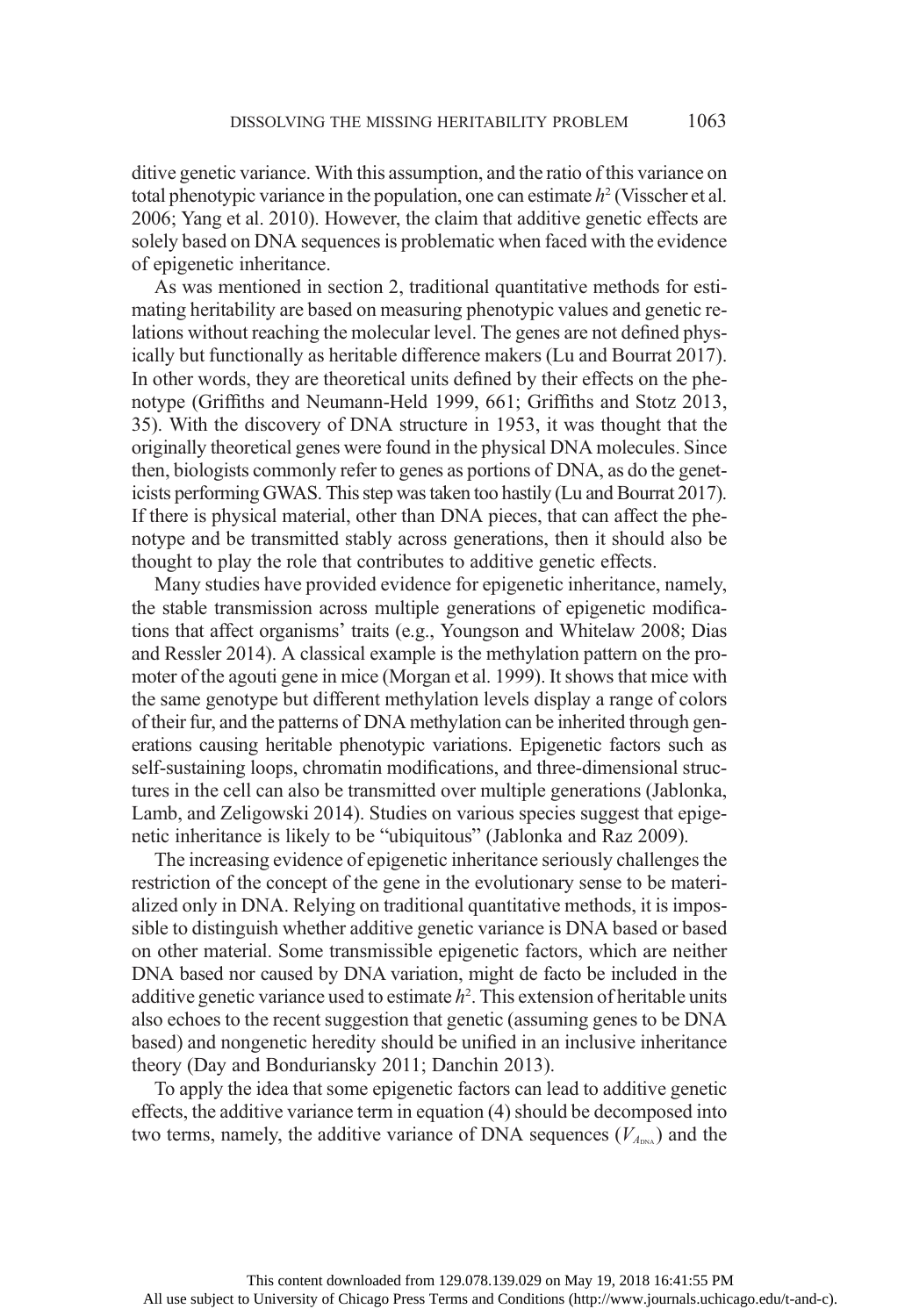additive variance of epigenetic factors  $(V_{A_{m}})$ , assuming there is no interaction between them, so that

$$
V_A = V_{A_{\text{DNA}}} + V_{A_{\text{cpi}}}.\tag{15}
$$

Inserting equation (15) to equation (4) leads to

$$
h^2 = \frac{V_{A_{\text{DNA}}}}{V_P} + \frac{V_{A_{\text{qsl}}}}{V_P}.
$$
 (16)

Here we label the first term on the right side of equation (16) "DNA-based narrow-sense heritability"  $(h_{DNA}^2)$ , and the second term, "epigenetic-based narrow-sense heritability" ( $h_{\text{epi}}^2$ ). We thus have

$$
h_{\rm DNA}^2 = h^2 - h_{\rm epi}^2. \tag{17}
$$

4. Dissolving the Missing Heritability Problem. As was mentioned in introduction, since the first of the successful GWAS was published in 2005 (Klein et al. 2005), there have been many proposals for methodological improvements in GWAS (Manolio et al. 2009; Eichler et al. 2010). Studies have been conducted according to those proposals that permit one to obtain higher heritability estimates. Examples include increasing the sample sizes, which has resulted in more accurate estimates (e.g., Wood et al. 2014); considering all common SNPs simultaneously instead of one by one, which has increased the heritability estimates of height from 0.05 to 0.45 (see Yang et al. 2010); and conducting metaanalyses, which can lead to more accurate results when compared to a single analysis (see Bush and Moore 2012). Biologists have also suggested searching for rare SNPs with frequencies lower than 1% in order to account for a wider range of possible causal variants (Schork et al. 2009).

Apart from these methodological improvements, which would certainly lead to an increase in heritability estimates obtained from GWAS and thus reduce the gap between the estimates obtained from GWAS and traditional quantitative methods, our analysis reveals two other reasons explaining away the missing heritability problem:  $(a)$  in traditional quantitative methods heritability is overestimated because the methods used cannot fully isolate the additive genetic variance from other components of variance, and (b) in GWAS, heritability is estimated based on causal DNA variants only, while in traditional quantitative methods the additive effects contributed by epigenetic difference  $(V_{A_{n}})$  are de facto included in the estimates.

These two reasons, as well as the potential methodological flaws, can be expressed formally using the equations presented in sections 2 and 3. Using our terminology, an estimate of the missing heritability (MH) can be obtained by deducing the heritability estimates obtained by GWAS  $(h_{DNA}^2)$ , from esti-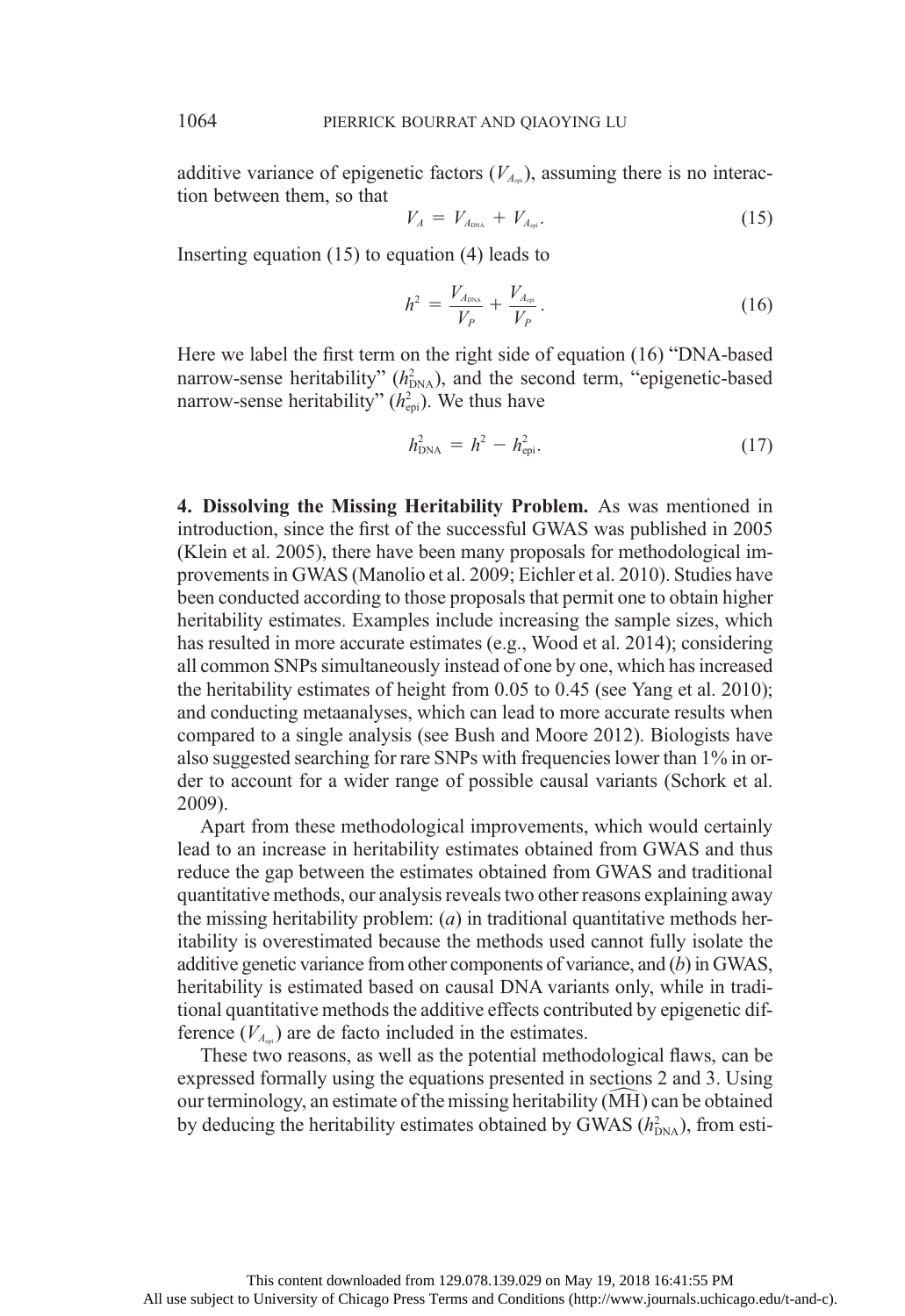mates obtained by traditional quantitative methods  $\widehat{h_{\text{TM}}}$  plus some of the potential methodological flaws in GWAS mentioned above. We thus have

$$
\widehat{\text{MH}} = \widehat{h}_{\text{TM}}^2 - (h_{\text{DNA}}^2 + e), \tag{18}
$$

with e representing errors coming from methodological flaws in GWAS (we assume no measurement errors otherwise).

Replacing  $\hat{h}_{\text{TM}}^2$  and  $h_{\text{DNA}}^2$  in equation (18) by the right-hand sides of equations (14) and (17), we obtain

$$
\widehat{\text{MH}} = h^2 + o - (h^2 - h_{\text{epi}}^2 + e) = h_{\text{epi}}^2 + o - e. \tag{19}
$$

This means that the missing heritability, excluding potential methodological flaws in GWAS, results from the part of heritability originating from additive epigenetic factors, plus the overestimation obtained from family studies, in which the additive genetic term cannot be fully isolated from other terms. Those other terms include nonadditive genetic and nongenetic terms and terms coming from assortative mating.

Our illustration of how part of the missing heritability problem can be dissolved by considering nonadditive genetic factors supports the claim that one reason for the existence of missing heritability might be that almost all GWAS to date have focused on additive genetic effects (McCarthy and Hirschhorn 2008). Although there are not enough data to confirm that nonadditive effects do explain away some part of the missing heritability, this claim appears numerous times in discussions on the missing heritability problem (see, e.g., Maher 2008; Frazer et al. 2009; Eichler et al. 2010). Yang et al. (2010, 565) disagree with this claim and respond that "non-additive genetic effects do not contribute to the narrow-sense heritability, so explanations based on nonadditive effects are not relevant to the problem of missing heritability."

We agree with Yang et al. (2010) that nonadditive genetic effects do not contribute to  $h^2$ . That said, because the heritability estimates obtained from traditional quantitative methods do not strictly correspond to  $h<sup>2</sup>$  but include some terms different from  $V_A$ , those factors cannot be dismissed as irrelevant in the missing heritability debate. And indeed, Visscher, Hill, and Wray (2008, 258) have pointed out that assumptions made in traditional methods such as twin studies may deliver a heritability estimate biased upward. Although Visscher et al. (2008) only mention shared environmental effects for the upward bias as an example, we showed in section 2 that nonadditive genetic effects could be another one. More recently, Yang et al. (2015) considered this upward bias as one of three hypotheses regarding the missing heritability problem (Bourrat, Lu, and Jablonka 2017).

5. Conclusion. We have explained away the missing heritability problem in two major ways. First, the heritability estimates from traditional quantita-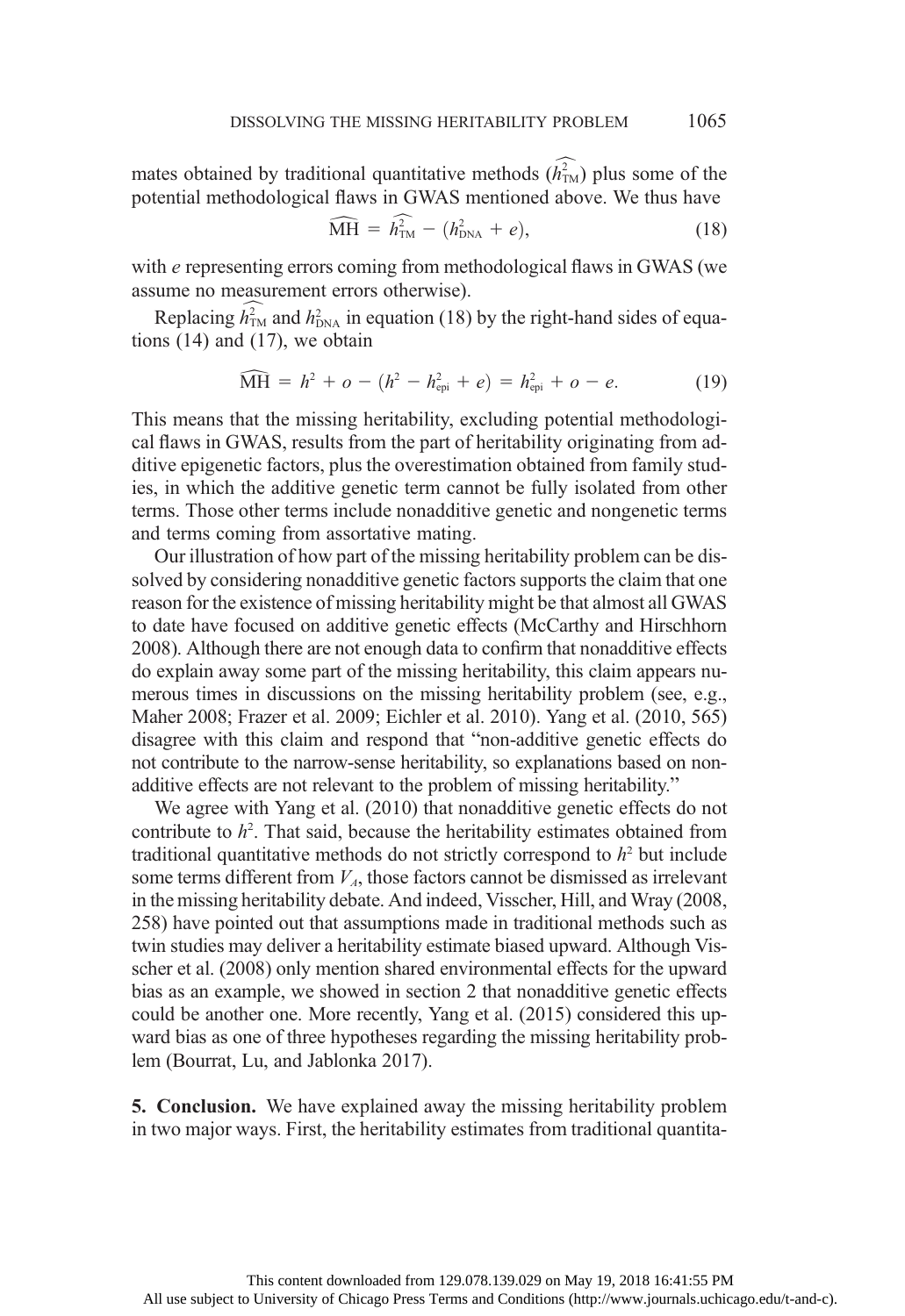tive methods are overestimated when compared to the theoretical definition of heritability, namely,  $h^2$ . The resulting estimates would be smaller if the additive genetic component of phenotypic variance was accurately separated from other terms. Second, the theoretical notion of heritability used in GWAS  $(h_{\text{DNA}}^2)$  does not strictly correspond to  $h^2$ , for it does not include the additive effects of epigenetic factors on phenotype that are indistinguishable from the effects of DNA sequences. Hence, the heritability estimates obtained from GWAS would be superior if those factors were taken into account. We have voluntarily stayed away from the question whether heritability should be defined strictly relative to DNA sequences or whether it should encompass any factors behaving effectively like evolutionary genes. Our inclination is that there is no principled reason to exclude non-DNA transmissible factors from the definitions of heritability, but our analysis does not bear on this choice.

## **REFERENCES**

- Aguiar, Derek, and Sorin Istrail. 2013. "Haplotype Assembly in Polyploid Genomes and Identical by Descent Shared Tracts." [Bioinformatics](https://www.journals.uchicago.edu/action/showLinks?doi=10.1086%2F694007&crossref=10.1093%2Fbioinformatics%2Fbtt213&citationId=p_5) 29 (13): i352–i360.
- Bittles, Alan H., and M. L. Black. 2010. "Consanguinity, Human Evolution, and Complex Diseases." [Proceedings of the National Academy of Sciences](https://www.journals.uchicago.edu/action/showLinks?doi=10.1086%2F694007&crossref=10.1073%2Fpnas.0906079106&citationId=p_6) 107 (Suppl.): 1779–86.

Bourrat, Pierrick. 2015. "How to Read 'Heritability' in the Recipe Approach to Natural Selection." [British Journal for the Philosophy of Science](https://www.journals.uchicago.edu/action/showLinks?doi=10.1086%2F694007&crossref=10.1093%2Fbjps%2Faxu015&citationId=p_7) 66:883–903.

- Bourrat, Pierrick, Qiaoying Lu, and Eva Jablonka. 2017. "Why the Missing Heritability Might Not Be in the DNA." BioEssays 39 (7).
- Bush, William S., and Jason H. Moore. 2012. "Genome-Wide Association Studies." [PLoS Compu](https://www.journals.uchicago.edu/action/showLinks?doi=10.1086%2F694007&crossref=10.1371%2Fjournal.pcbi.1002822&citationId=p_9)[tational Biology](https://www.journals.uchicago.edu/action/showLinks?doi=10.1086%2F694007&crossref=10.1371%2Fjournal.pcbi.1002822&citationId=p_9) 8 (12): e1002822.
- Danchin, Étienne. 2013. "Avatars of Information: Towards an Inclusive Evolutionary Synthesis." [Trends in Ecology and Evolution](https://www.journals.uchicago.edu/action/showLinks?doi=10.1086%2F694007&crossref=10.1016%2Fj.tree.2013.02.010&citationId=p_10) 28 (6): 351–58.
- Day, Troy, and Russell Bonduriansky. 2011. "A Unified Approach to the Evolutionary Conse-quences of Genetic and Nongenetic Inheritance." [American Naturalist](https://www.journals.uchicago.edu/action/showLinks?doi=10.1086%2F694007&system=10.1086%2F660911&citationId=p_11) 178 (2): E18-E36.
- Dias, Brian G., and Kerry J. Ressler. 2014. "Parental Olfactory Experience Influences Behavior and Neural Structure in Subsequent Generations." [Nature Neuroscience](https://www.journals.uchicago.edu/action/showLinks?doi=10.1086%2F694007&crossref=10.1038%2Fnn.3594&citationId=p_12) 17 (1): 89-96.
- Doolittle, Donald P. 2012. Population Genetics: Basic Principles. Vol. 16. Dordrecht: Springer.
- Downes, Stephen M. 2009. "Moving Past the Levels of Selection Debates." [Biology and Philoso](https://www.journals.uchicago.edu/action/showLinks?doi=10.1086%2F694007&crossref=10.1007%2Fs10539-008-9130-1&citationId=p_14) $phy$  24 (5): 703–9.
- -. 2015. "Heritability." In Stanford Encyclopedia of Philosophy, ed. Edward N. Zalta. Stanford, CA: Stanford University.
- Eichler, Evan E., Jonathan Flint, Greg Gibson, Augustine Kong, Suzanne M. Leal, Jason H. Moore, and Joseph H. Nadeau. 2010. "Missing Heritability and Strategies for Finding the Underlying Causes of Complex Disease." [Nature Reviews Genetics](https://www.journals.uchicago.edu/action/showLinks?doi=10.1086%2F694007&crossref=10.1038%2Fnrg2809&citationId=p_16) 11 (6): 446-50.
- Falconer, Douglas S., and Trudy F. C. Mackay. 1996. Introduction to Quantitative Genetics. 4th ed. Essex: Longman.
- Frazer, Kelly A., Sarah S. Murray, Nicholas J. Schork, and Eric J. Topol. 2009. "Human Genetic Variation and Its Contribution to Complex Traits." [Nature Reviews Genetics](https://www.journals.uchicago.edu/action/showLinks?doi=10.1086%2F694007&crossref=10.1038%2Fnrg2554&citationId=p_18) 10 (4): 241–51.
- Furrow, Robert E., Freddy B. Christiansen, and Marcus W. Feldman. 2011. "Environment-Sensitive Epigenetics and the Heritability of Complex Diseases." [Genetics](https://www.journals.uchicago.edu/action/showLinks?doi=10.1086%2F694007&crossref=10.1534%2Fgenetics.111.131912&citationId=p_19) 189 (4): 1377–87.
- Griffiths, Paul E., and Eva M. Neumann-Held. 1999. "The Many Faces of the Gene." [BioScience](https://www.journals.uchicago.edu/action/showLinks?doi=10.1086%2F694007&crossref=10.2307%2F1313441&citationId=p_20) 49 (8): 656–62.
- Griffiths, Paul E., and Karola Stotz. 2013. Genetics and Philosophy: An Introduction. Cambridge: Cambridge University Press.
- Guo, Guang, Lin Wang, Hexuan Liu, and Thomas Randall. 2014. "Genomic Assortative Mating in Marriages in the United States." [PloSOne](https://www.journals.uchicago.edu/action/showLinks?doi=10.1086%2F694007&crossref=10.1371%2Fjournal.pone.0112322&citationId=p_22) 9 (11): e112322.
- International HapMap 3 Consortium. 2010. "Integrating Common and Rare Genetic Variation in Diverse Human Populations." [Nature](https://www.journals.uchicago.edu/action/showLinks?doi=10.1086%2F694007&crossref=10.1038%2Fnature09298&citationId=p_23) 467 (7311): 52-58.